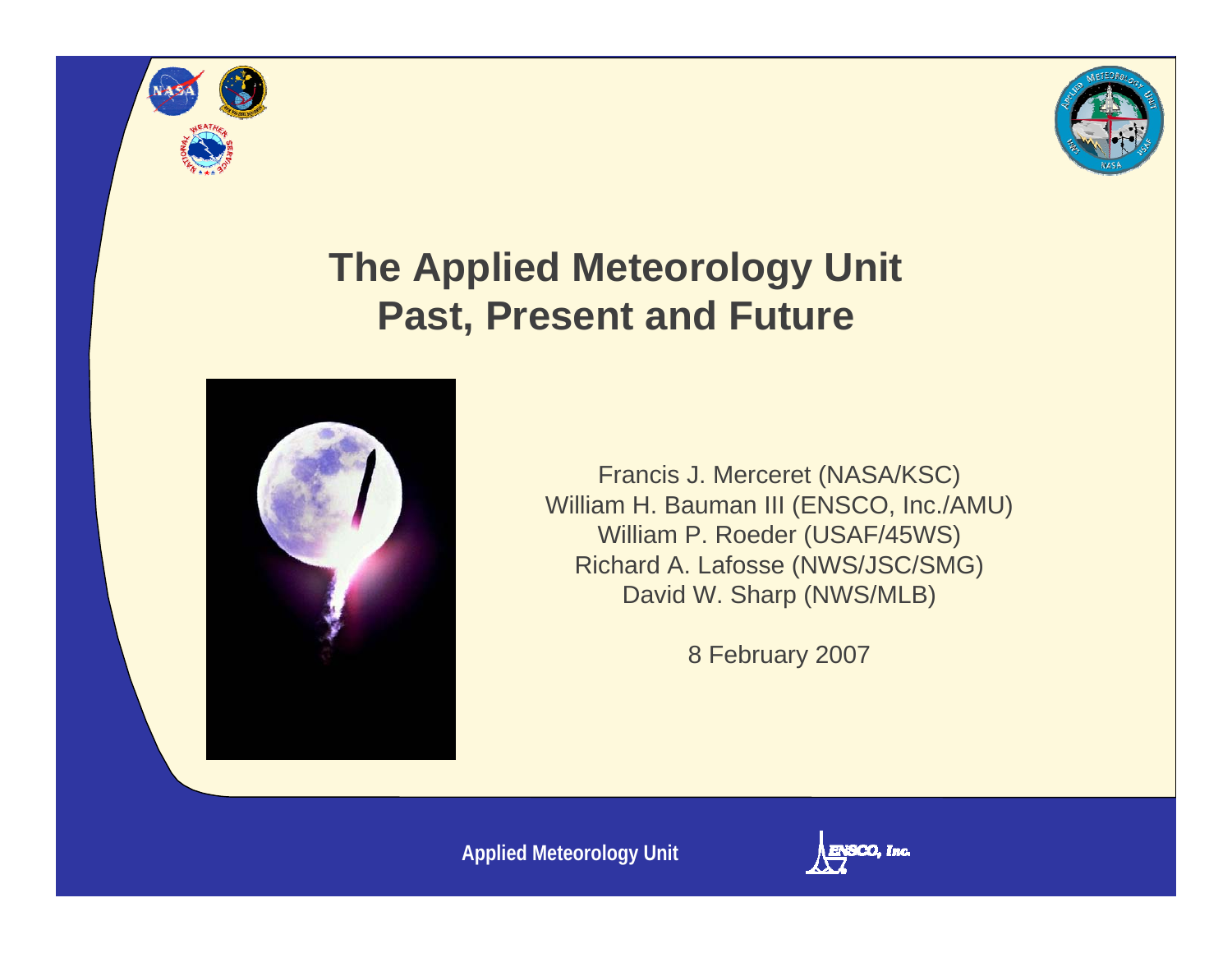

### **Overview**



- What's an AMU?
	- **Purpose**
	- **History**
	- How it works
- Technology delivered: a sampler
	- Forecast tools
	- –Numerical weather prediction
	- Sensors
	- Miscellaneous





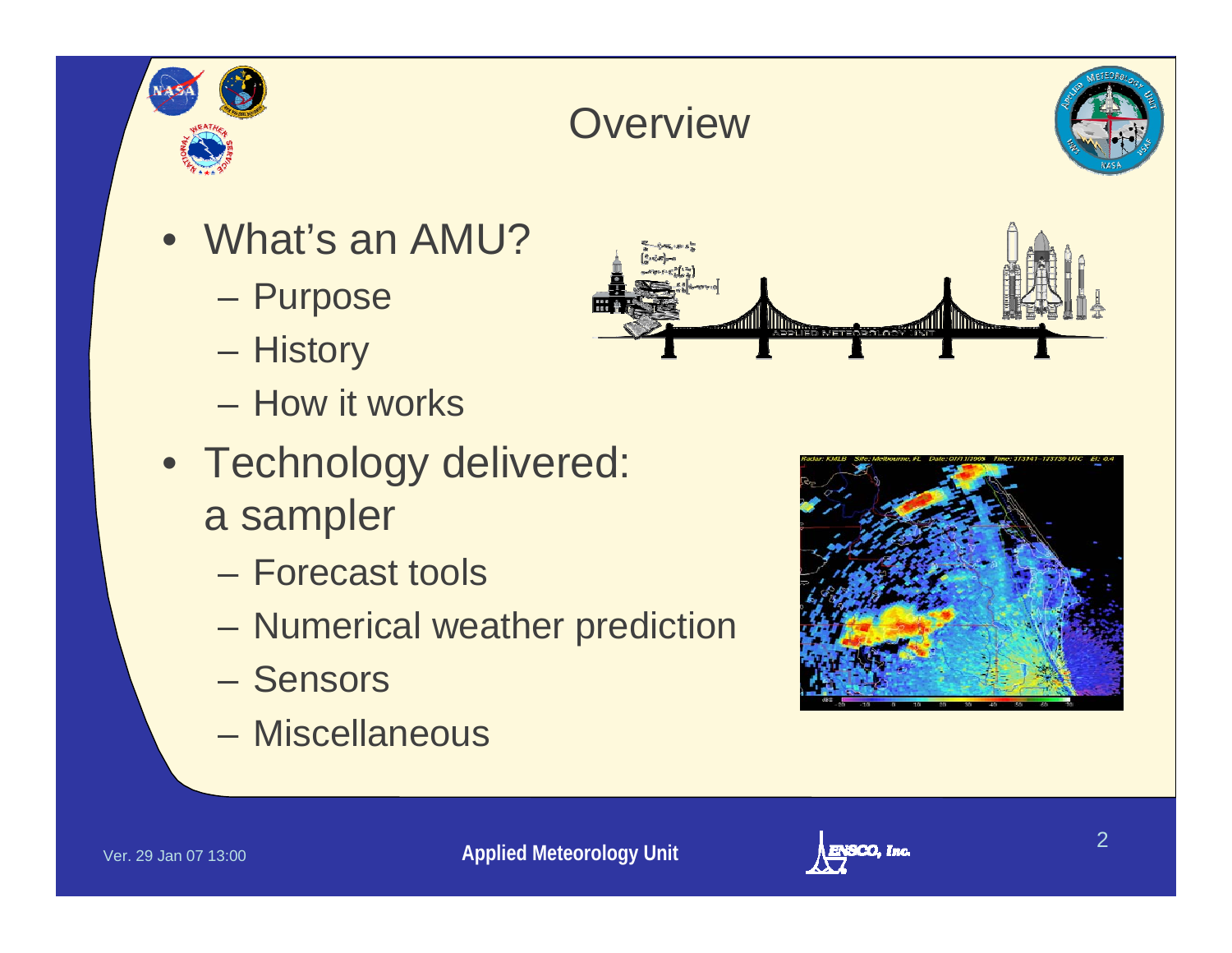### Purpose of the AMU



• <u>Method:</u> Bridge the gap between research and operations



- Technology Functions:
	- Develop
	- Evaluate
	- Tailor
	- Transition



 $\bullet$ 

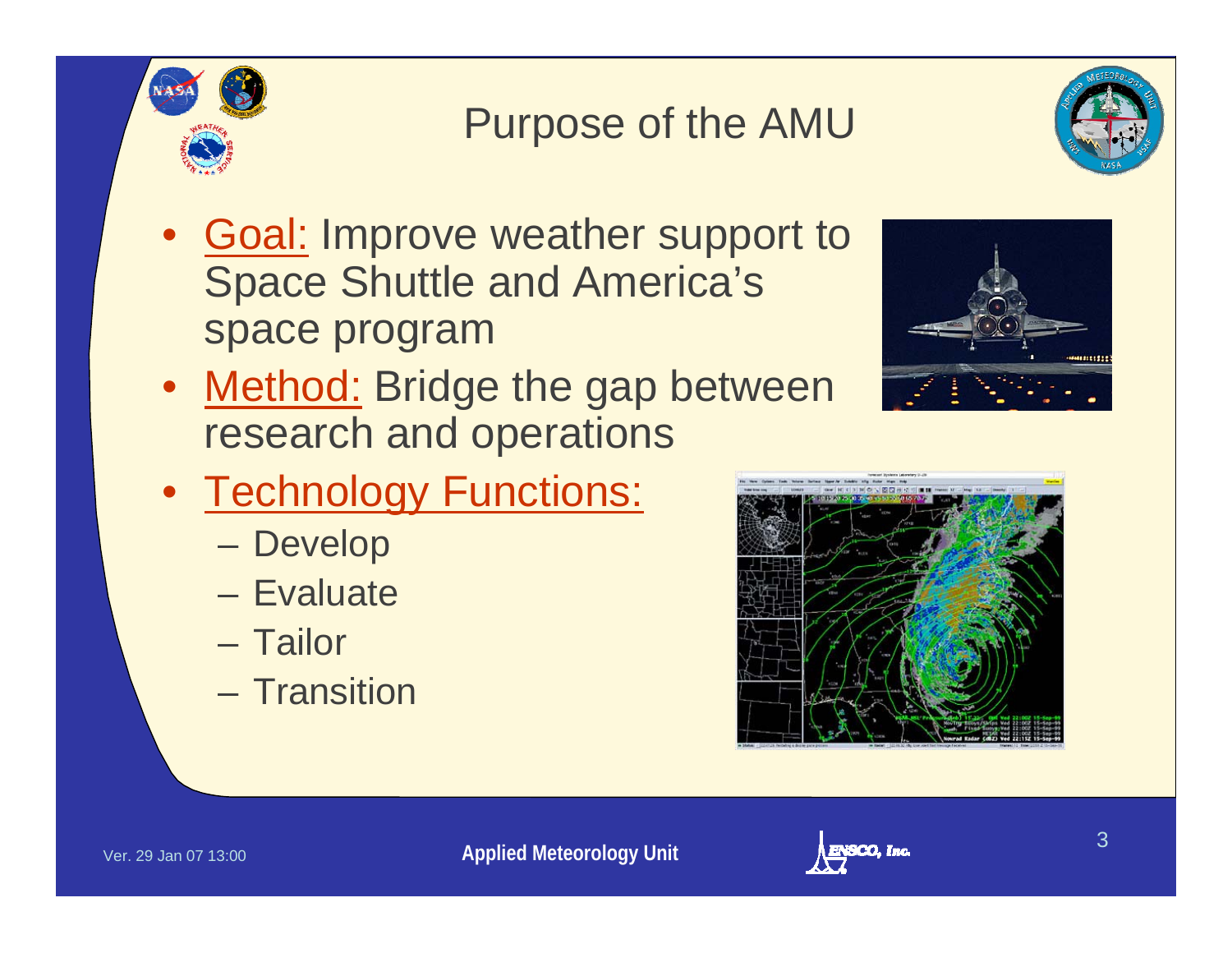## History of the AMU



- Established Oct 1991 by NASA, USAF, NWS MOU
	- Co-located with Range Weather Operations
	- Operated by ENSCO, Inc. under NASA contract
- Nationally recognized process for tasking by customers
- Outstanding performance



- –Technical quality reflected in journal articles
- Administrative quality reflected in corporate award
- Customer satisfaction reflected in direct feed-back plus personal and group awards

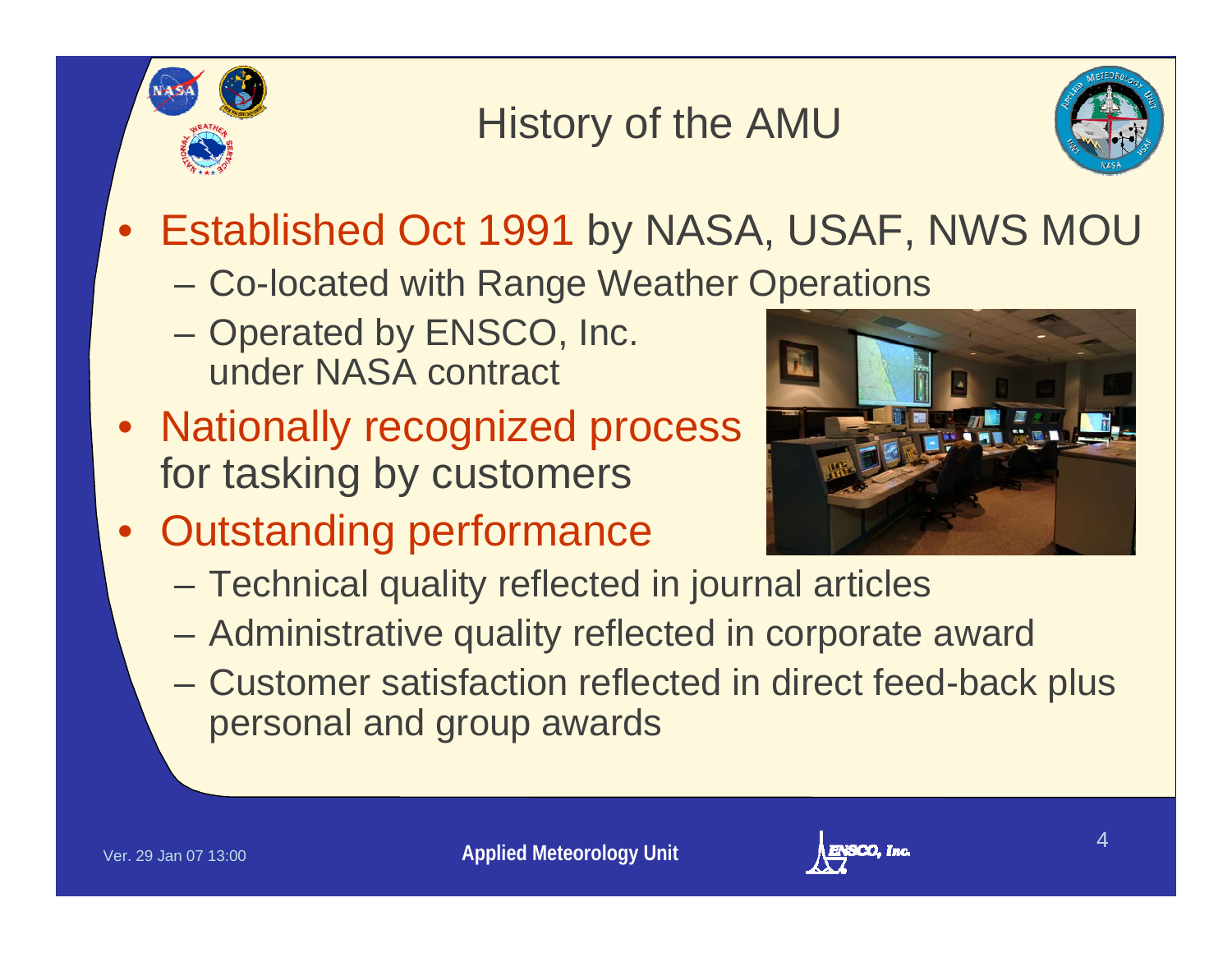



- $\bullet$  Operated by ENSCO, Inc. under a competitively awarded contract to NASA/KSC
- Five full-time equivalent ENSCO professionals and one NASA civil servant professional half-time
- All have advanced degrees in meteorology or a related field and several have operational forecast experience
- Co-located with 45<sup>th</sup> Weather Squadron in the Range Operations Control Center at Cape Canaveral Air Force **Station**

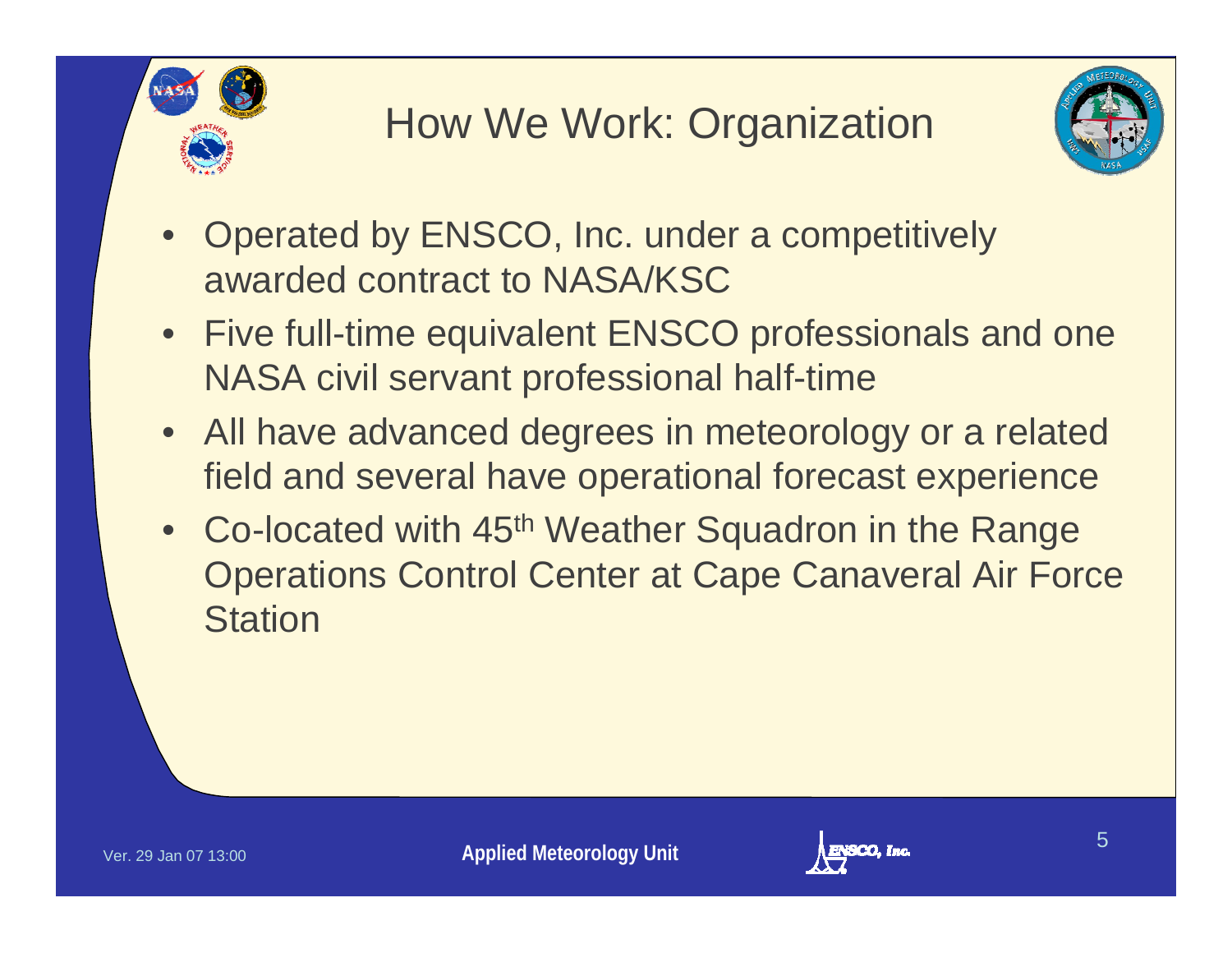

### How We Work: Tasking



 $\bullet$  **Customer-driven** base-funded formal prioritized tasking



- *Quasi-annual in-person meeting*
- Pre-meeting proposals and negotiations
- *Consensus process* cited by Navy Best Manufacturing Practices Institute
- Follow-up teleconferences as required
- •**Customer-funded** project tasking
- $\bullet$ **Customer-requested** mission immediate tasking

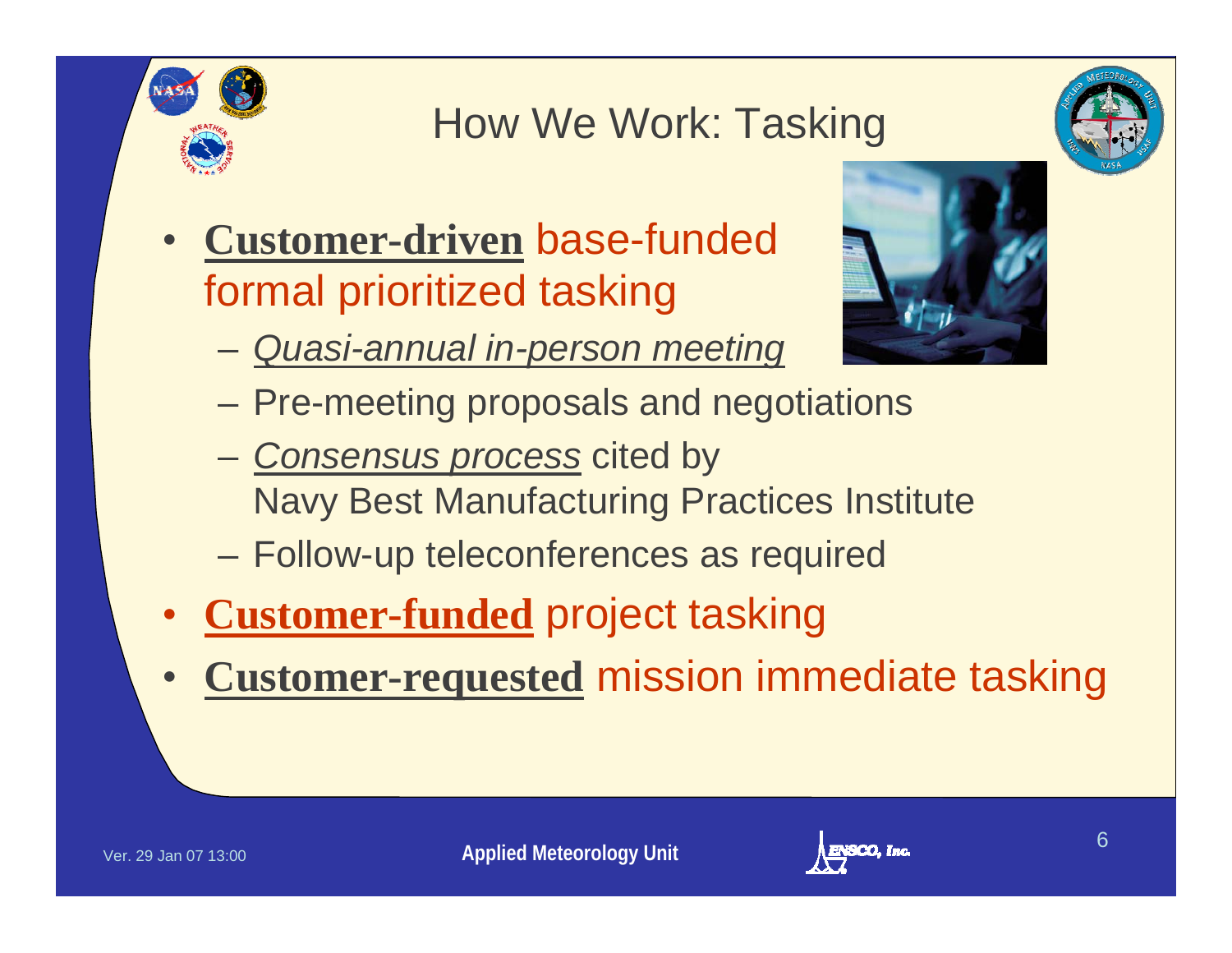## How We Work: Task Execution



- Customer involvement throughout
	- $\mathcal{L}_{\mathcal{A}}$ Design of the approach to be taken
	- Determination of the deliverables
	- Detailed technical reports quarterly
	- Teleconferences at key decision points
	- Beta testing and document preview
	- Training and follow-up after delivery
- Also cited by Navy Best Manufacturing Practices **Institute**



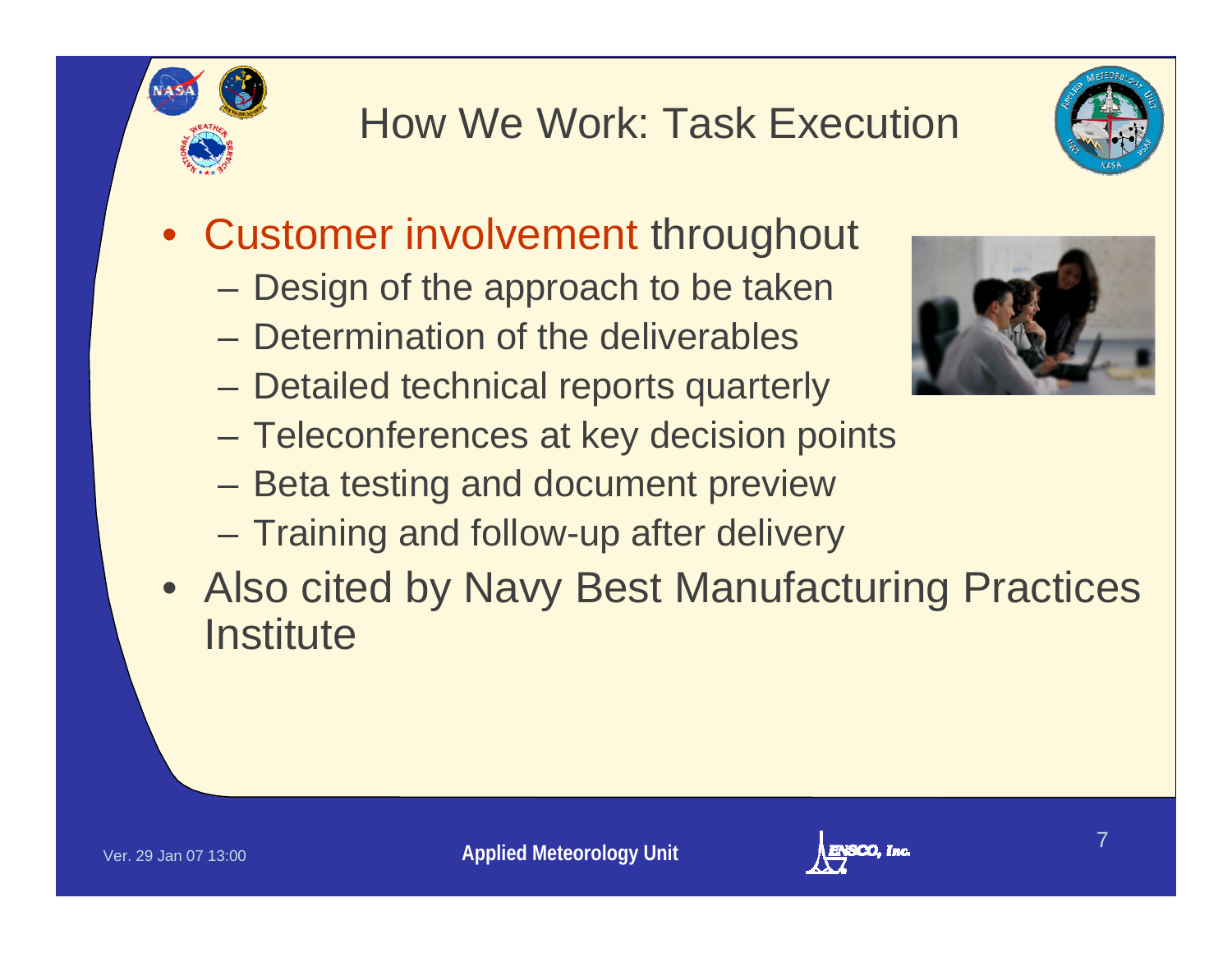## Example: Anvil Forecast Tool



- $\bullet$  Requirement:
	- Lightning Launch Commit **Criteria**
	- Space Shuttle Flight Rules
	- Avoid natural and triggered lightning
- Provided:
	- Threat corridor: if thunderstorms form here, their anvils will violate rules
		- Based on:
			- o Balloon observation
			- o Model forecast
	- Timing Rings: time until Launch & Flight Rules violated
		- Based on wind speed in anvil layer



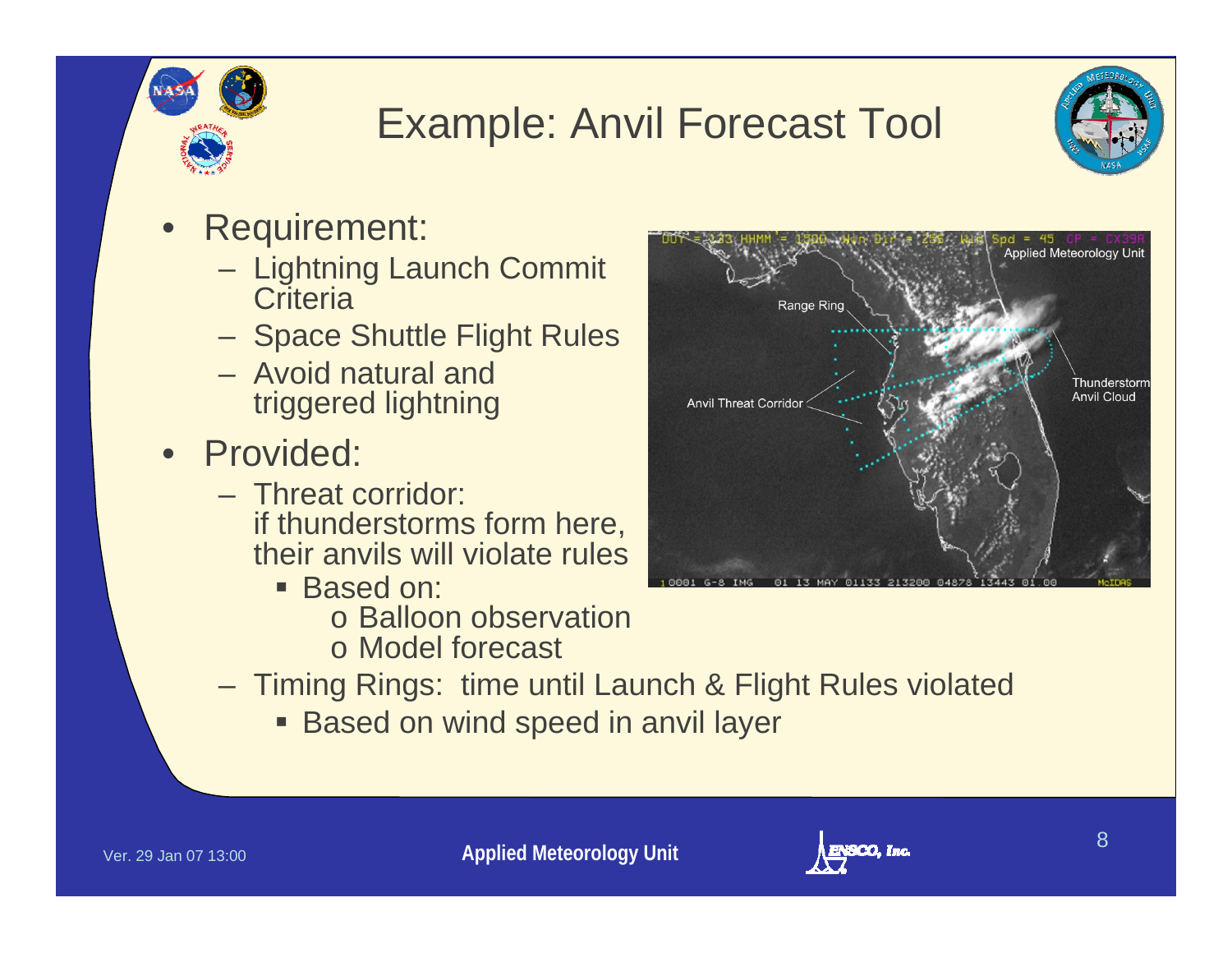

# Example: Microburst Prediction Tool



- $\bullet$ Requirement: improve severe wind forecasts
- • Provided:
	- Microburst-Day Potential Index
		- **Downburst probability**
	- Wind Index
		- **Downburst maximum** gust
	- Atmospheric stability chart



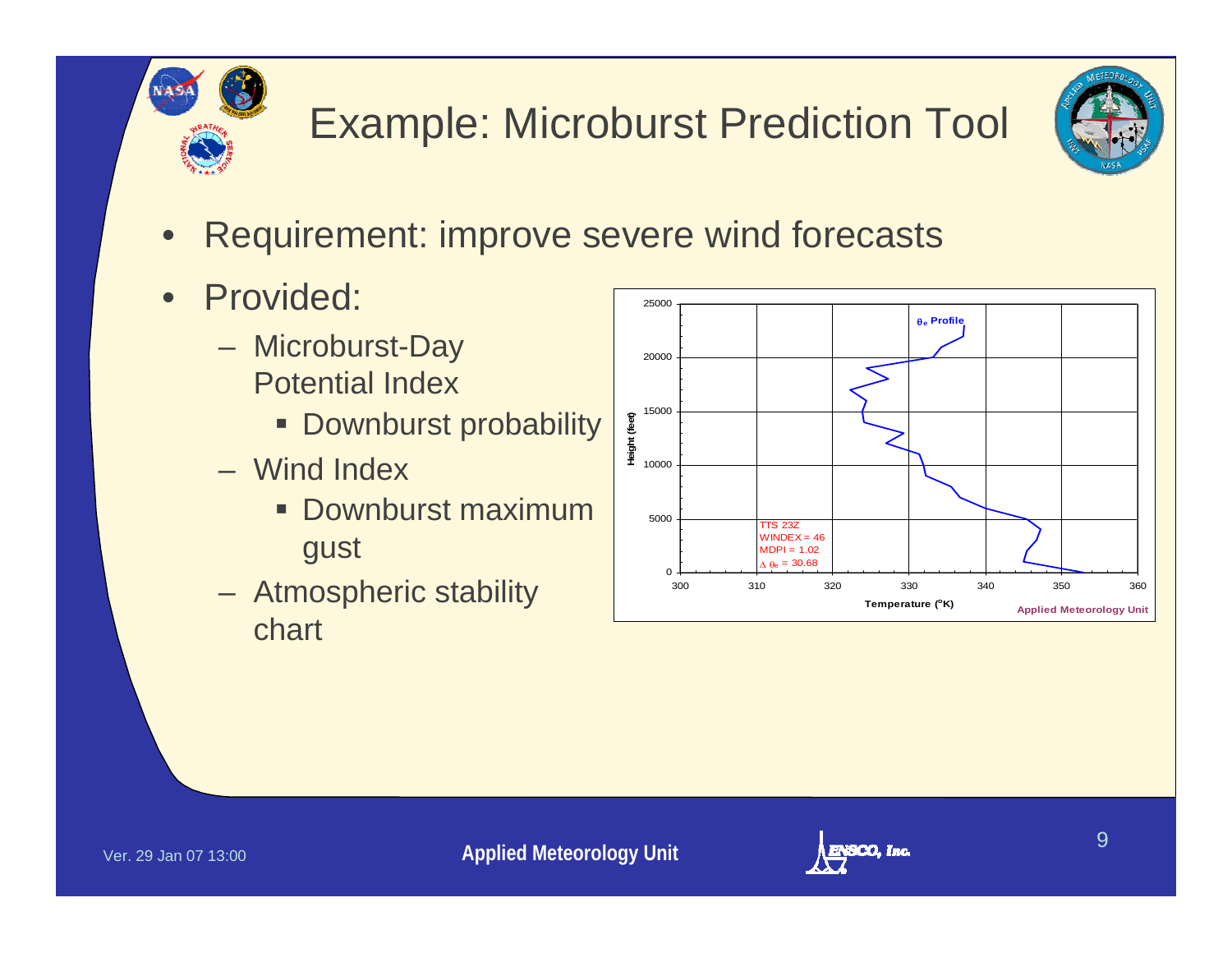#### Example: Numerical Weather Prediction



- $\bullet$  Provided: local data assimilation software
	- All available data in one gridded database
	- Significant improvement in initialization of local forecast models
- $\bullet$  Result:
	- Forecast improvement for all applications
	- Significant improvement in data visualization



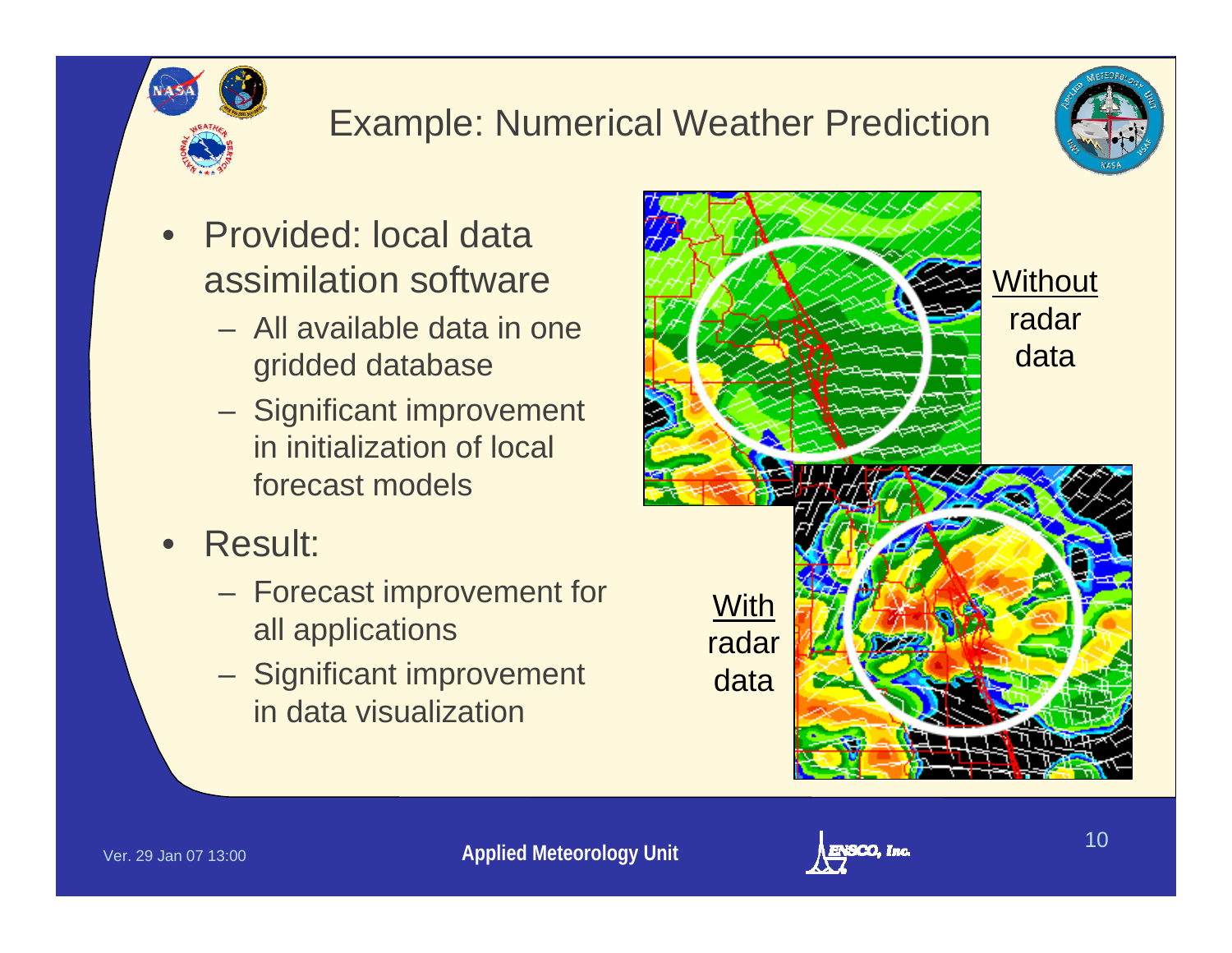



- $\bullet$  Requirement: compare data from legacy upper air system with new one
	- Temperature and relative humidity differences
	- Changes in the measures of atmospheric stability
- Provided:
	- Documentation of relative humidity and temperature differences vs. altitude
	- Evaluation of impact on thunderstorm forecast indices



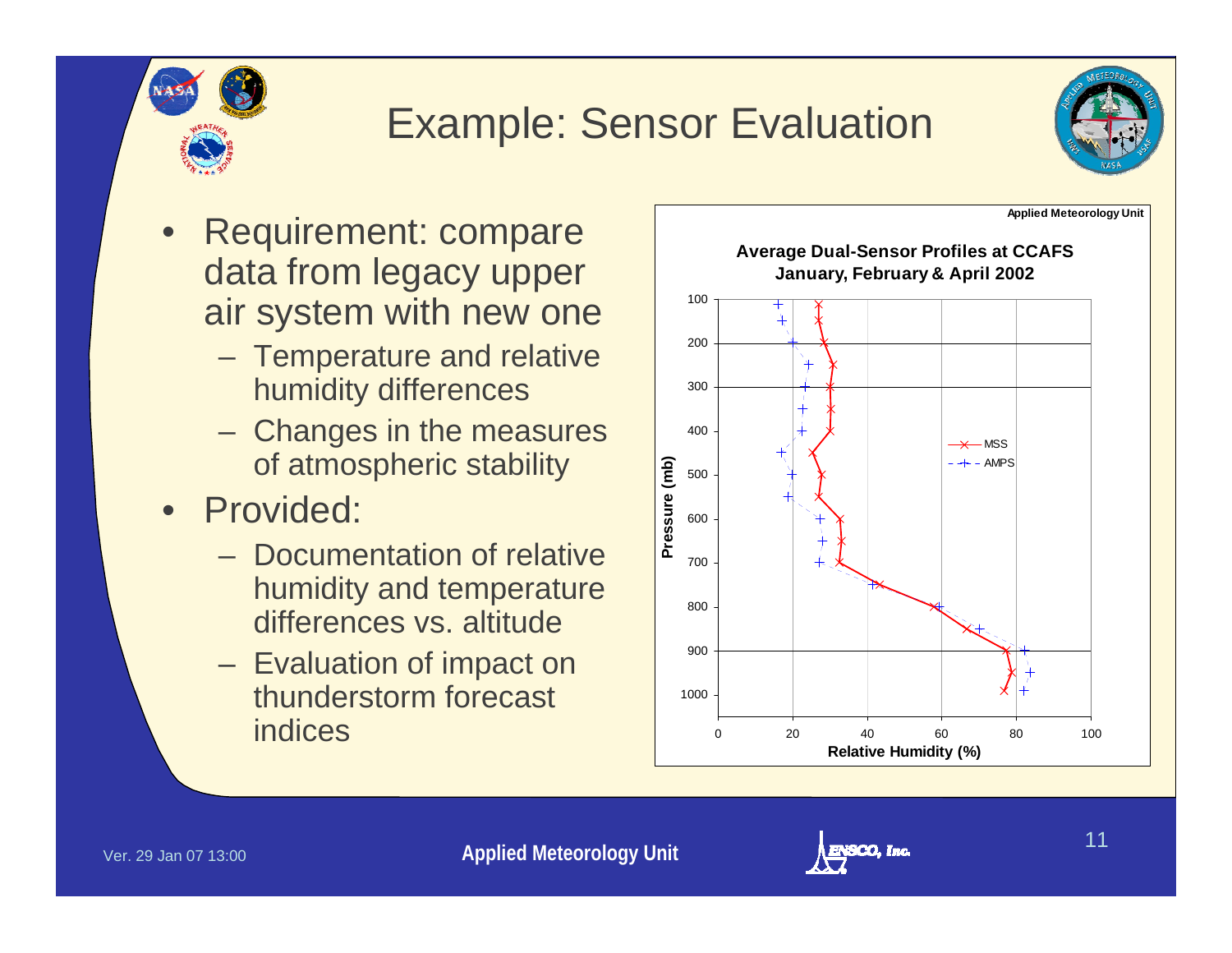# Example: Severe Weather Event



- $\bullet$  Requirement: evaluate why tornadoes and downbursts of 13 Aug 96 were poorly forecast
	- 'Mission Immediate' tasking
	- Damage to many cars, several buildings, and one aircraft
- Provided:
	- In-depth case study
	- Several training briefings



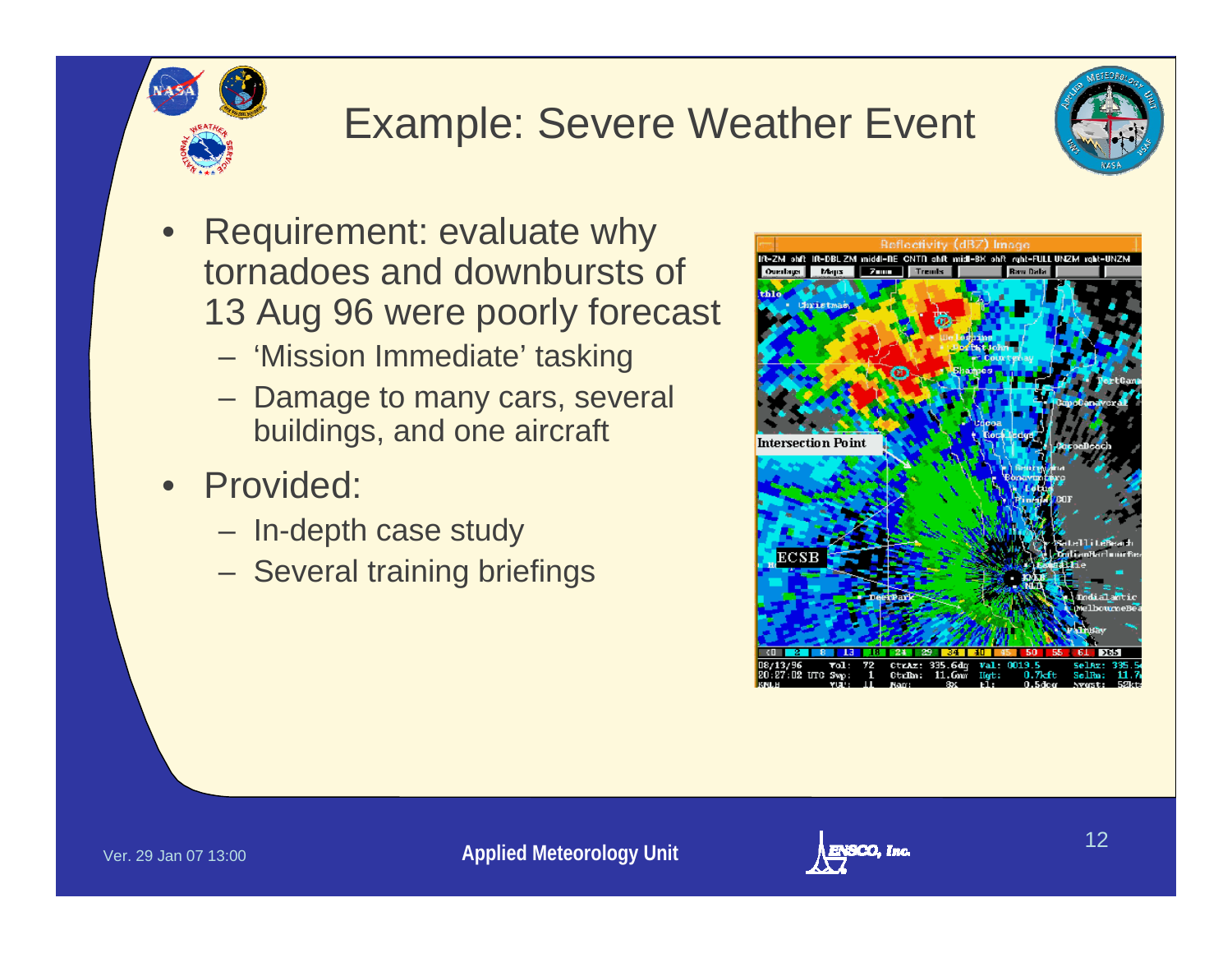

# Example: Shuttle Optical Imaging

 $0 -$ 

Clear

20

4060

2 View s

**% of Time in Ascent-to-SRBS Viewable**

- $\bullet$  Requirement:
	- CAIB Report: NASA needs "three useful"camera views of the Shuttle during launch
- Providing:
	- Statistical model of cloud field
	- Forecast decision aid for the Space Shuttle Launch Weather Officer?





 $\Omega$ 



Cloud Base

0.0 0.2 0.4 0.6 0.8 1.0**Fractional Cloud Coverage**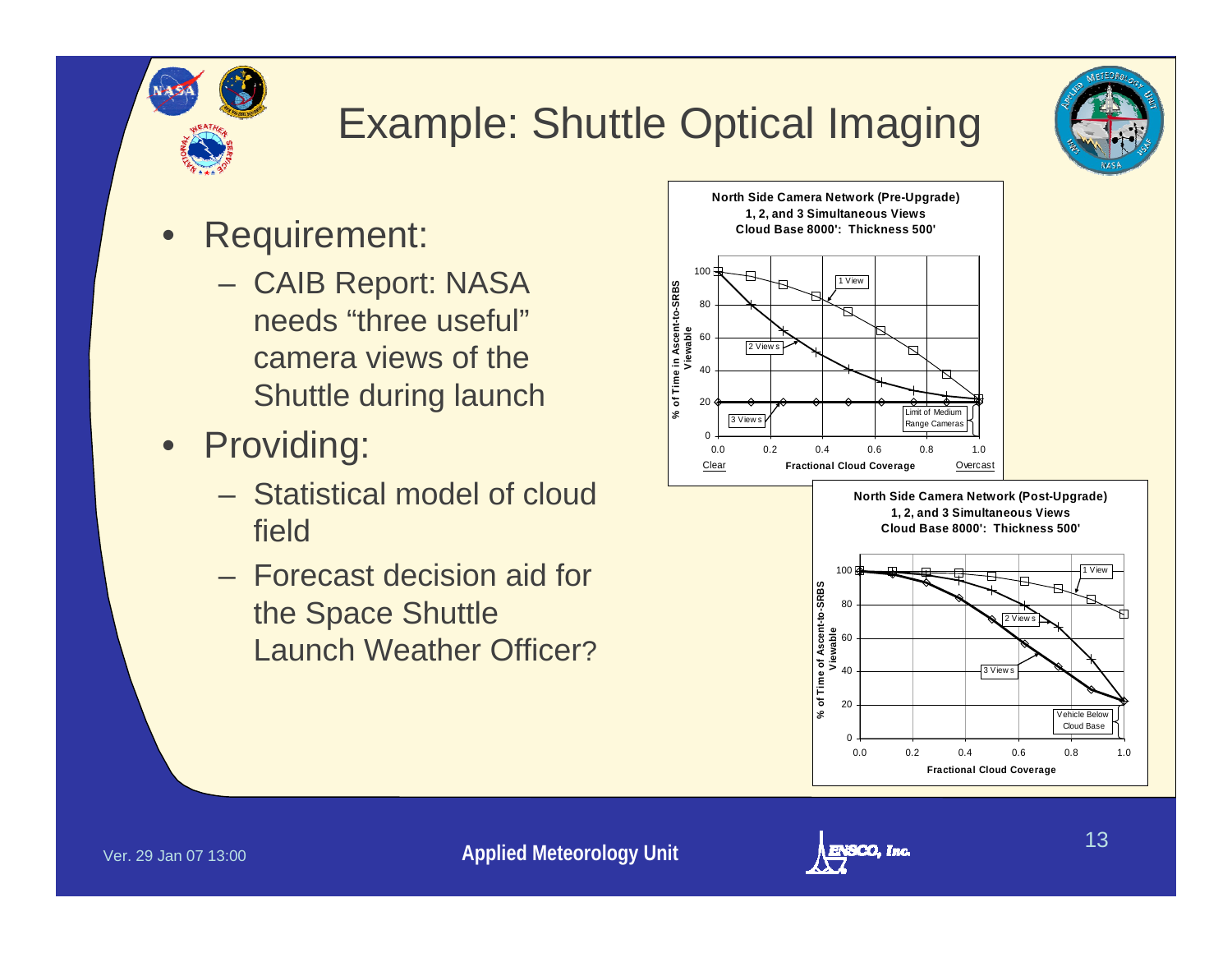

#### **Conclusion**



The AMU is a proven method to develop and transition technology to America's space program



**Applied Meteorology Unit Applied Meteorology Unit**